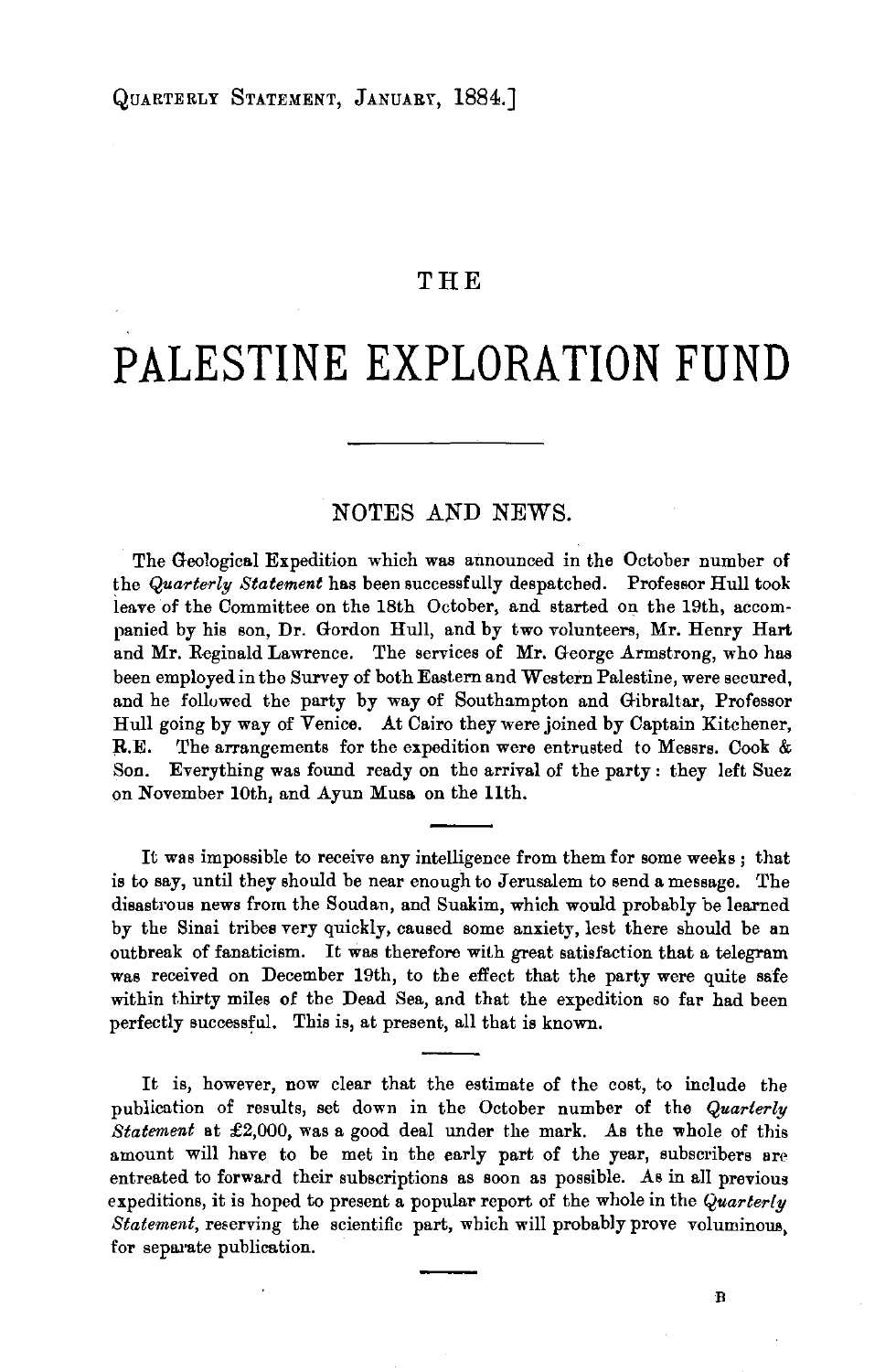## 2 NOTES AND NEWS.

At the last moment, this number of the *Quarterly Statement* has been delayed in order to allow the insertion of two papers by M. Clermont·Ganneau, which appeared in the *Times* of 26th and 27th December; one on two newly-found inscriptions of Nebuchadnezzar, and the second containing a full and instructive exposure of the forgeries systematically carried on in Jerusalem.

Captain Conder has completed his memoirs and drawings of the Survey of Eastern Palestine, and placed the whole in the hands of the Committee. The form of publication is not yet decided. The drawings include special plans of Amman and Arak-el-Emir, and, among other things, some hundreds of sketches of the remarkable rude stone monuments which he found in the country.

His book, "Heth and Moab," forming the popular account of the expedition. was issued in November, and has, so far, done very well. Extracts from the work will be found in the body of this number.

Canon Tristram's "Flora and Fauna" is completely printed, and the plates are being coloured. It will be issued early in March.

Sir Charles Warren's "Jerusalem" is also nearly ready. It contains, besides an account of his own excavations, a paper by Captain Conder on the history of the architectural monuments in the City ; an account by the same officer of the excavation work in Jerusalem before and since Sir Charles Warren's work; and an account of M. Clermont·Ganneau's work in 1874-5. The plans and drawings to accompany it have been drawn on sixty large sheets in a portfolio.

These new volumes, with the portfolio, will complete this great and important work, which has been so long in hand. There are still some copies left, and the Committee beg to inform their friends that a circular can be had stating the contents of the work and the reduction on the published price of twenty guineas which they can offer to libraries and subscribers. It must be understood that this work will not be reprinted, and that it is by far the greatest and most important work ever done for Palestine. It is desired, above all, that the remaining copies should find their way into libraries where they will be accessible to all.

The only authorised lecturers for the Society are-

- (1) The Rev. Henry Geary, Vicar of St. Thomas's, Portman Square. His lectures are on the following subjects :-
	- The Survey of Western Palestine, as illustrating Bible History,

Palestine East of the Jordan.

The Jerusalem Excavations.

A Restoration of Ancient Jerusalem.